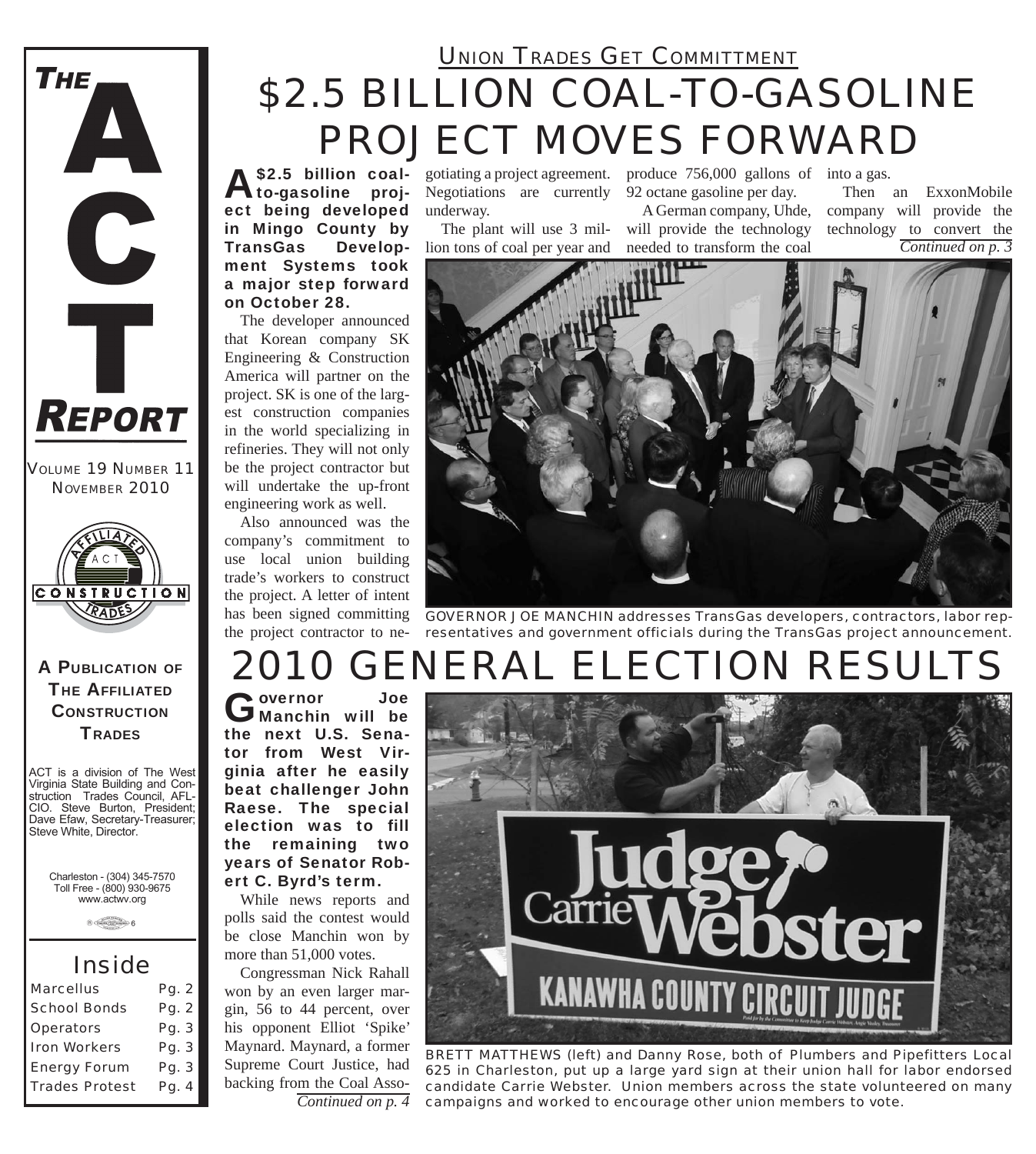#### PAGE 2 NOVEMBER 2010

## *MARCELLUS SHALE MEETING HELD*

Contractors and<br>
Ulabor representatives met in Parkersburg on November 5 to continue their efforts to secure work related to the Marcellus Shale natural gas fields.

The groups discussed ways to use a project agreement designed for Marcellus related construction as a tool to get more work opportunities.

"We heard a statewide agreement for Marcellus Shale would help our contractors be more competitive so we started the ball rolling," said Dave Efaw, Secretary-Treasurer of the WV State Building Trades.

Efaw went over a draft proposal which was very similar to other industrial project agreements of the area. The group decided to form smaller contractors and labor committees to work on the agreement.

In addition Kelly Moss, President of Apex Pipeline Services led a discussion about contacts with major gas industry construction buyers. Apex has been successful getting a variety of pipeline projects and Moss went over suggestions contractors might follow to get opportunities to bid.

"Right now they are not looking for contractors and they don't know who you are," said Moss speaking about gas industry construction buyers. "Local union contractors need to get involved in gas industry meetings so they can make personal contacts and get their company names recognized."

Marketing approaches were also discussed. Many of the companies coming for the Marcellus Shale gas are from outside of the area and don't know about the value union workers and contractors bring.

It was agreed more information about skills, productivity, apprenticeship and training, alcohol and drug free programs and initiatives

like Helmet's to Hardhats need to be developed.

According to a U.S. Department of Energy report \$200 billion of natural gas

will be extracted from the Marcellus Shale gas fields in West Virginia, Pennsylvania and New York in the next ten years.



*MORE THAN 60 contractor and labor representatives met in Parkersburg to discuss ways they can work together and get more opportunities for local construction workers and contractors.*

### *FOUR OF FIVE SCHOOL BONDS PASS \$165 MILLION IN CONSTRUCTION EXPECTED*

our of five school construction bonds proposed in West Virginia Counties passed on Election Day.

Preston, Marion, Pleasants, and Hancock County all passed bonds while Gilmer was the only one where voters defeated a school bond.

The results mean good news not only for children and their communities, but for the construction workers who will get much needed job opportunities.

Preston County voters approved a \$39.6 million school construction bond.

In addition the State School labor." Building Authority will give the County \$8 million.

A combination of renovation and new construction will follow.

Two years ago voters narrowly defeated a bond.

Jason Hershman of Laborers Local 379 recently won election to the County Board of Education and was a big supporter of the bond.

"We have run down facilities and our kids deserve better," said Hershman.

"The voters agreed and now we look forward to building some quality projects for our county with local

Hancock County passed a \$37 million bond by a slim margin of 180 votes.

The SBA will add \$19 million for a total of \$56 million in construction.

Plans include a new \$26.6 million elementary school in Weirton and two new athletic facilities at the Weir and Oak Glen high schools as well as numerous other improvements at existing schools.

Pleasants County voters approved an \$18 million bond and will get another \$13 million from the SBA.

A new St. Marys High School will be built and reno-

vations to the Belmont Elementary School are included.

In Marion County 54 percent of voters approved a \$15.7 million bond.

The SBA approved an additional \$14.4 million which brings the total to \$30.1 million for construction.

A new \$22 million East Fairmont Middle School and renovations at Fairmont Senior High are planned.

Gilmer County voters were the only ones who defeated a school bond this election.

By a vote of 1,378 to 819 the \$12 million bond issue failed.

er than funding, may have been the issue that voters rejected.

Four elementary schools were to be closed and consolidated into two new schools.

The SBA had committed \$8.8 million in additional funding but only if the county passed a bond.

The SBA funds will likely be reallocated to another county.

Bond votes need a simple majority to pass.

All totaled around \$165 million will be spent on projects in these four counties.

School consolidation, rath-<br>plete before projects bids. Design work must be com-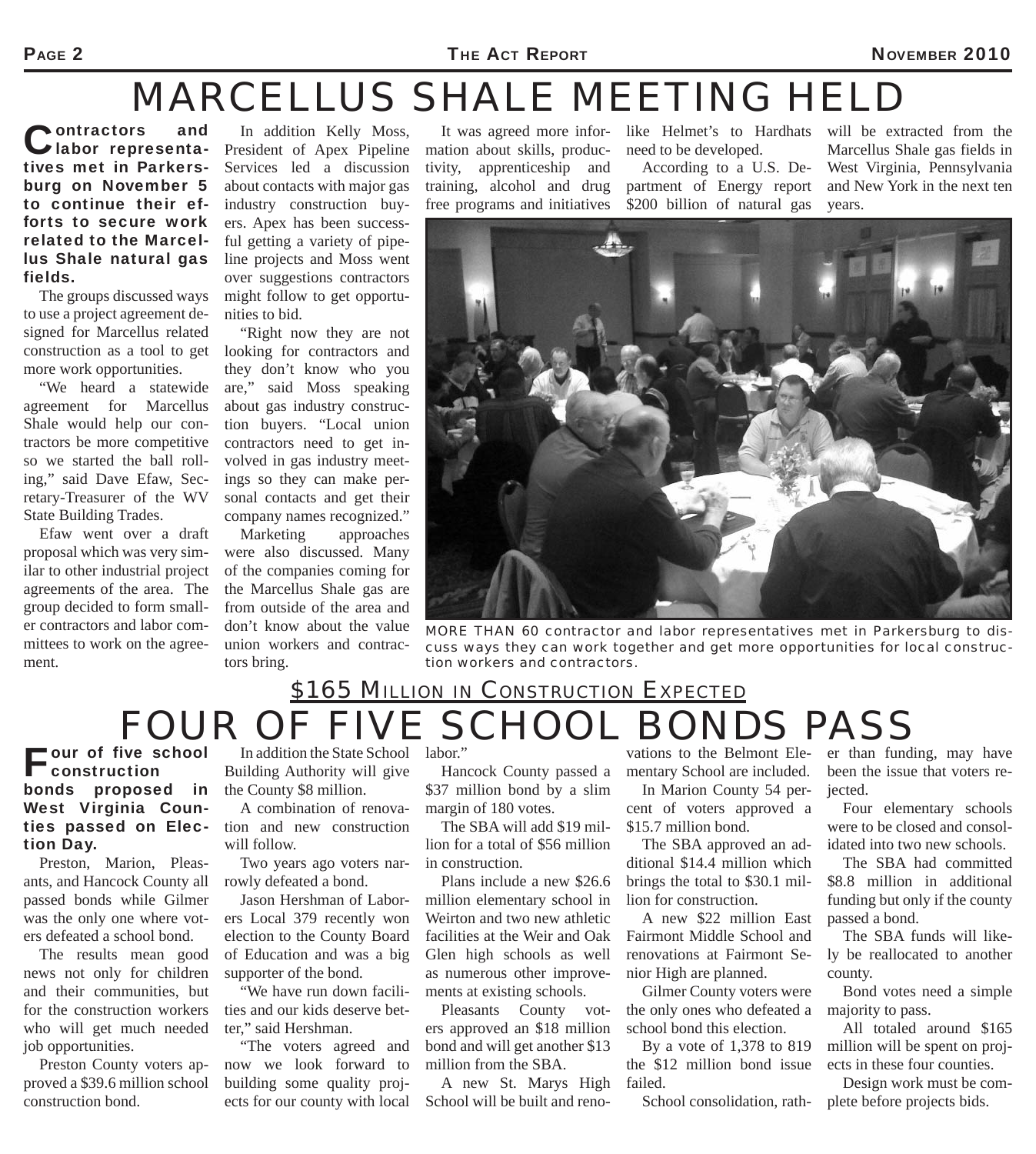# *CANDIDATES WANTED FOR HEAVY DUTY EQUIPMENT OPERATOR APPRENTICESHIP*

Operating Engi-neers Local 132 wants qualified candidates for their heavy duty equipment operator apprenticeship program.

The three year program focuses on all aspects of operating heavy equipment including bulldozers, backhoes,

**Engi-** cranes, and excavators. "We focus on safety and productivity," said Charles

> Parker, Training Director. Each year an apprentice spends five weeks at the training center located south of Parkersburg, most of which is during the winter months.

Apprentices must also get at least 1,000 hours of paid on

the job training each year.

Applications will be accepted at any Workforce West Virginia Center starting December 6 through December 17, between the hours of 9:00 am and 3:00 pm, Monday through Friday.

In order to qualify a person must be at least 18 years old, have a high school diploma

or GED and have been a resident of West Virginia for at least one year.

In addition, a successful applicant will have a valid WV drivers license, and be physically able to perform the work of the trade.

An aptitude test will be given at the Workforce Center and a drug test may be required at a later date.

The recruitment, selection, employment and training of apprentices shall be without discrimination because of age, race, color, religion, national origin, or sex and will conform to ADA regulations.

For more information call training Director Charles Parker at (304) 273-4852.

## *IRON WORKERS 301 WANTS APPRENTICES*

The Iron Workers<br>
Local 301 Apprenticeship Training Program in Charleston is accepting applications for their Winter term.

Applications are taken year round, Monday thru Friday, at 2425 Hampshire Drive in Charleston, from 8:00 am to 4:00 pm.

To be considered in the upcoming class you must submit your application no later than Friday, December 3, 2010.

An aptitude test will be given on Saturday December 4 and interviews on Saturday December 11.

The Iron Workers Joint Apprenticeship Training Program teaches in the classroom as well as on the job.

Classes are held two nights a week, allowing on-the-job learning while getting paid.

The goal is to educate new workers how to safely, efficiently, and effectively perform all aspects of the trade.

Class consist of a variety of applications including structural, ornamental, and reinforcing, as well as mathematics, welding, and rigging.

The Apprenticeship is a three year program starting out at 60% of Journeyman wage scale with full benefits.

Increases are given every six months until training is complete.

Applicants must be at least 18 years of age, have a high

*TRANSGAS* 

#### *CONTINUED FROM P. 1*

gas into methanol and then to gasoline.

The company received an air permit from the state DEP earlier this year.

However the permit is currently being challenged.

Making gasoline from coal is not new and has been done since World War II.

most advanced technology and when built would be the largest coal to gasoline producer in the world, according to developer Adam Victor.

"It's an ambitious plan and we fully support their efforts," said Steve Burton, Business Manager of the Tri-State Building and Construction Trades Council.

This project would be the order to get project financing. Significant engineering work must now take place in

school diploma or GED, and live, for at least the last year, in the area covered by Local 301 which includes the WV Counties of Boone, Braxton, Clay, Fayette, Kanawha, Lincoln, Logan, McDowell, Mingo, Nicholas, Putnam, Raleigh, Webster, Wyoming

and the southern half of Randolph.

Also included are the Virginia Counties of Buchanan, Dickerson, Russell, Tazewell, Wise and Washington, and Pike County Kentucky.

If selected, a drug test will also be required.

All applications will be received without regard to race, color, religion, national origin, or sex.

For more information contact Rick Barker, Apprenticeship Coordinator, at 304-342- 5343 or visit their web site at ironworkers301.com.

*RELIABLE ENERGY FORUM*



*MEMBERS OF THE North Central WV Building Trades attend a meeting on Reliable Energy in Clarksburg in late October. The event focused on the need to improve the electric transmission grid in West Virginia and surrounding areas. A proposed \$2 billion PATH transmission line is being considered by various state agencies. If approved by state regulators the 765KV line will go from the John Amos plant in Putnam County, to a major new substation in Hardy County and then into Maryland. The project developers have committed to build with local building trades workers.*